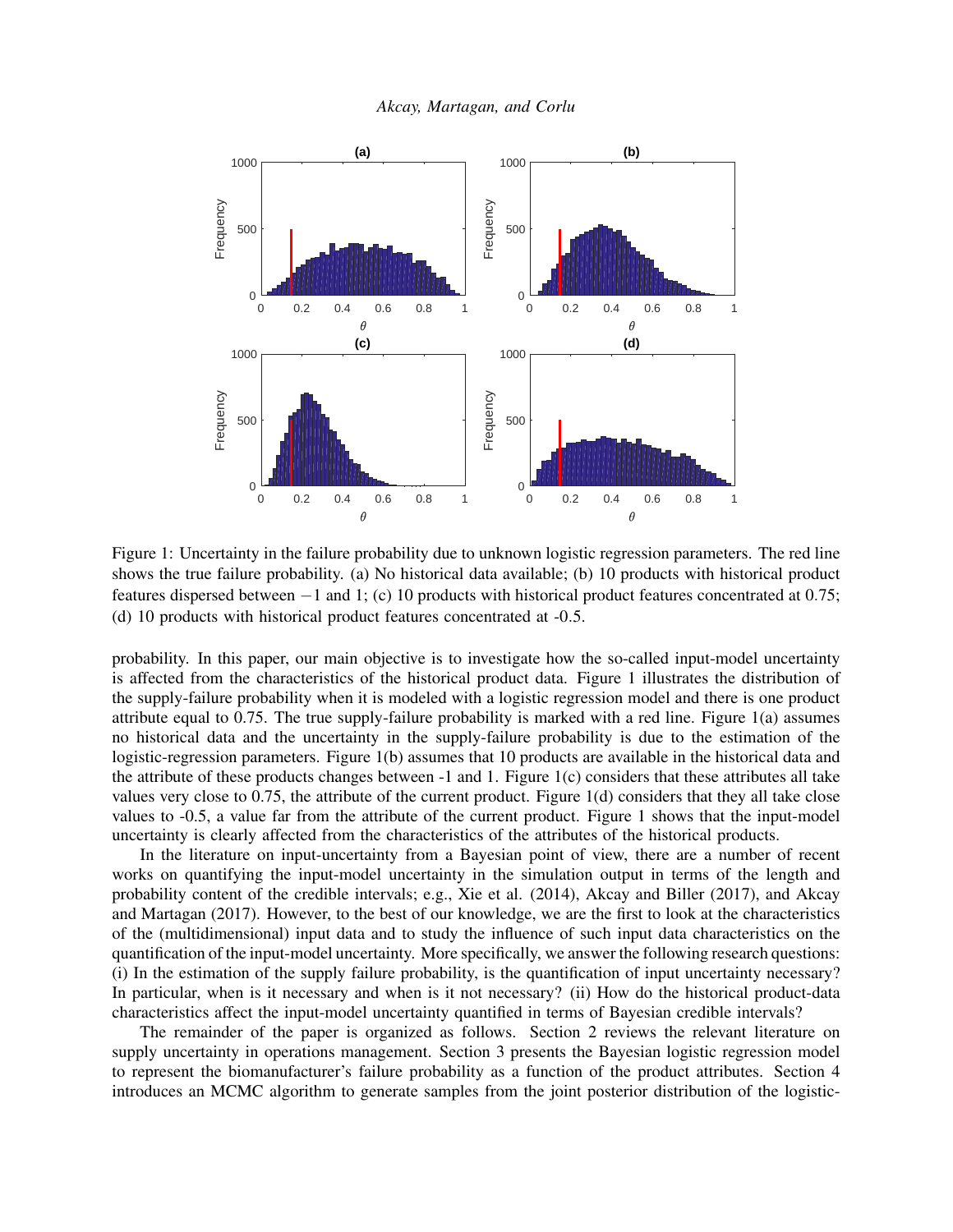regression parameters. Section 5 presents our numerical analysis and Section 6 provides some concluding remarks with future research directions.

### 2 LITERATURE REVIEW

The relevant literature can be classified into three main research streams: (i) sourcing decisions under supply risk, (ii) the effect of risk attitude in sourcing decisions under supply uncertainty, and (iii) the literature on input uncertainty in stochastic simulations.

The first research stream has been studied extensively in the operations management literature. The supply risk includes both disruption risk and yield risk. Disruption risk refers to the so-called rare events such as hurricanes, tornadoes, earthquakes, and labor strikes whereas the yield risk refers to the suppliers not being able to deliver the promised products in the desired quality or quantity. Although disruption risk and yield risk are related to each other, their modeling and management require the use of different approaches. Therefore, they are considered separately in the literature. Because our focus is on yield risk in this paper, we restrict our review to yield risk in this section and refer the reader to Synder et al. (2015) for a review on supply chain disruption risk. A common assumption in this literature is that the yield distribution of the supplier is known with certainty. Tomlin (2009) relaxes this assumption by proposing a Bayesian model that updates the forecasts about the yield distribution as the decision-maker learns more about the suppliers over time. The resulting inventory management and sourcing strategies are further investigated in Pun and Heese (2014), Saghafian and Tomlin (2016), and Silbermayr and Minner (2016). Another common assumption is that the decision maker is risk-neutral.

The second research stream includes alternative risk measures in supply chains. Among the widely used risk measures are utility functions, mean-variance framework, Value-at-Risk (VaR), and Conditional Value at Risk (CVaR). Lau (1980) considers a newsvendor setting and derives optimal order quantities under two different objectives: maximizing the expected utilization and maximizing the probability of achieving a budgeted profit. Other studies that consider a newsvendor setting under a risk measure include Berman and Schnabel (1986), Choi et al. (2008), Wu et al. (2009), and Choi and Chiu (2012). The risk framework has been extended to more complex problems including multi-period inventory models and outsourcing problems. Buzacott et al. (2011) consider a procurement setting with commitment-option supply contracts under the mean-variance framework. Giri (2011) studies the risk-averse decision-maker's optimal procurement problem. The authors use an exponential utility function to measure the risk attitude of the decision maker. Xue et al. (2016) propose a diversification strategy for a risk-sensitive manufacturer with unreliable suppliers, where the risk attitude of the suppliers is captured by a mean-variance risk measure. In this paper, we are not considering the supply selection problem, but rather focus on the assessment of the supply failure probability, which is an important input to the supply selection problem. Furthermore, our Bayesian credible interval characterization corresponds to the VaR risk measure with respect to the risk of not knowing the true parameters of the logistic-regression model.

The third research stream, which considers the analysis of input uncertainty in stochastic simulations, has been widely studied in the simulation literature. We can broadly categorize the methods used to capture input uncertainty in stochastic simulations as Bayesian methods (e.g., Chick 2001; Biller and Corlu 2011; Xie et al. 2014) or frequentist methods (e.g., Ankenman and Nelson 2012; Barton et al. 2014; Song and Nelson 2015). In contrary to the frequentist methods, the Bayesian approach allows for incorporating expert opinions on unknown model inputs. In this paper, we use a Bayesian model and directly feed the posterior input-distribution parameters into simulation (instead of a using a metamodel as in Xie et al. 2014). The incorporation of risk measures into the decision-making process to hedge against the input uncertainty is a topic that has recently received attention in the simulation literature. Zhou and Xie (2015) are the first to propose a risk-adjusted framework for simulation optimization considering mean-variance, VaR, and CVaR as risk measures. Wu et al. (2018) continue the study of this problem by deriving the consistency and the asymptotical properties of the objective function and the optimal values. Zhu et al. (2015) study risk quantification in stochastic simulations under input uncertainty.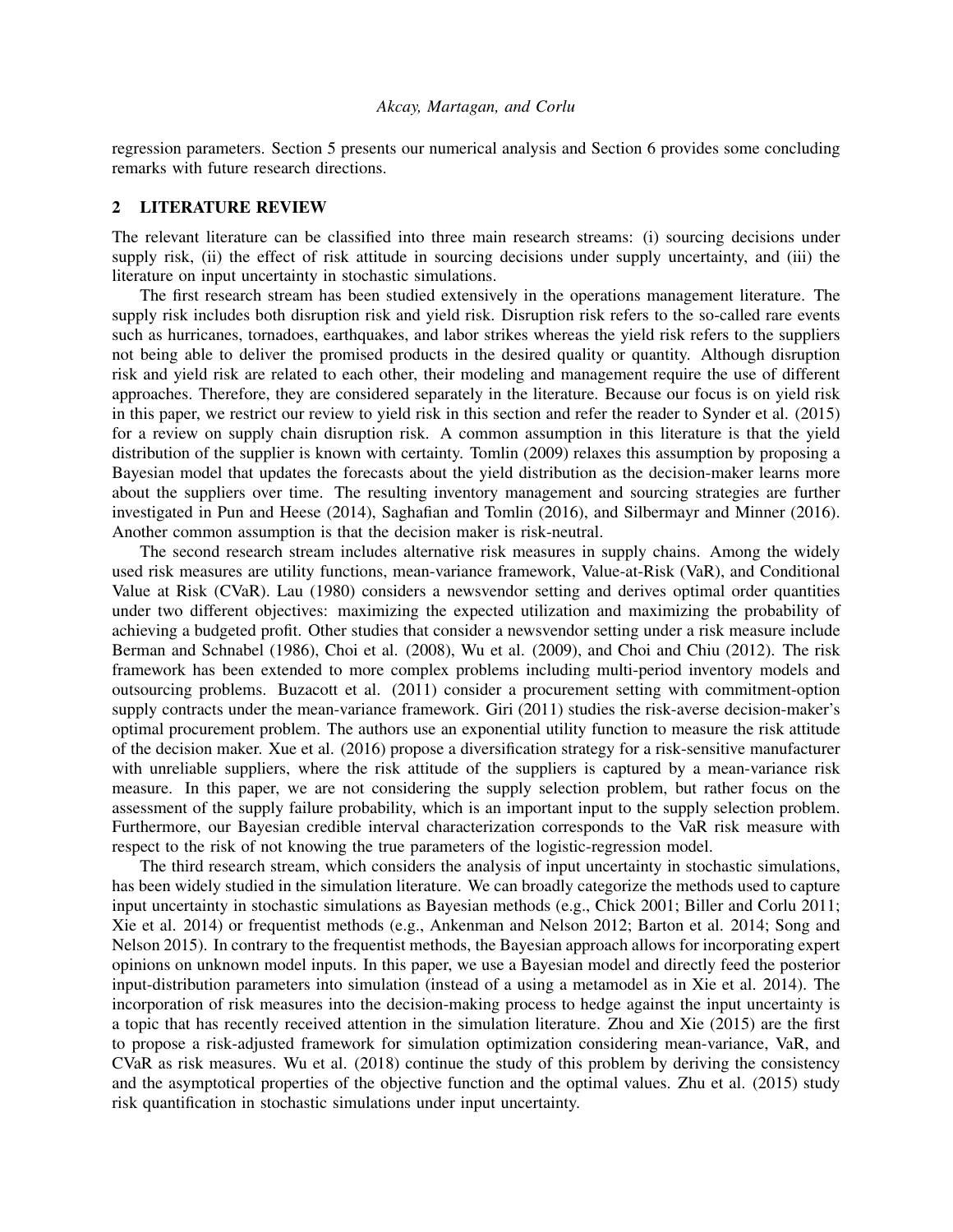### 3 MODEL

We consider a pharmaceutical manufacturer who works with  $N \geq 1$  suppliers to have a specific pharmaceutical product developed for its downstream manufacturing processes. Each product comes with a set of features of size *d* denoted by  $\mathbf{x} = (x_1, \ldots, x_d) \in \mathcal{X}$  that affect a supplier's ability to successfully develop the product. The examples of these product features include purity, molecular mass, size, shape, hydrophobicity, endotoxicity, etc. (Akcay and Martagan 2016). The outcome of the product development effort by each supplier is either a success or failure. We let the binary random variable  $Y_n$  denote the outcome for supplier *n*; i.e.,  $Y_n = 1$  and  $Y_n = 0$  represent a success and failure, respectively. In practice, it is common to assume that the outcome of the product development effort depends on the product features; i.e., a product with higher purity is typically more difficult to develop than a product with lower purity. Therefore, we model the failure probability of supplier *n* as

$$
\mathbb{P}(Y_n = 0 | \beta_n, \mathbf{x}) = \frac{1}{1 + \exp(\beta_{0n} + \sum_{j=1}^d \beta_{jn} x_j)},
$$
\n(1)

where  $\beta_n = (\beta_{0n}, \beta_{1n}, \dots, \beta_{dn})$ . Equation (1) is also known as *logistic regression*, a commonly used model in practice for binary classification (Murphy 2012).

The manufacturer can outsource the product to multiple suppliers, while it is sufficient to have only one successful supplier to be able to extract the value of the product. In other words, if none of the suppliers is successful, the manufacturer loses the opportunity to exploit the value of the product. We refer to this situation as the *supply failure*. It is of critical importance to have an accurate estimate of the probability of supply failure. The outcome of the product development effort by a supplier is independent of the other suppliers and, therefore, the probability of supply failure is given by

$$
g(\boldsymbol{\beta}; \mathbf{x}) \triangleq \prod_{n=1}^{N} \mathbb{P}(Y_n = 0 | \boldsymbol{\beta}_n, \mathbf{x}),
$$
\n(2)

where  $\beta = (\beta_1; \ldots; \beta_N)$  is an  $N \times (d+1)$  matrix that represents the logistic-regression parameters. The logistic-regression parameters  $β$  are estimated from historical data (i.e., the past performance of each supplier under various product attributes). Traditionally, the logistic regression models are usually fit by maximum likelihood, using the conditional likelihood of  $Y_n$  given x. We refer the reader to Section 4.4 in Friedman et al. (2001) for further details.

We let  $\mathcal{D}_n \triangleq \{(\mathbf{x}_n^t, y_n^t): t = 1, \ldots, m_n\}$  with  $\mathbf{x}_n^t = (x_{n1}^t, \ldots, x_{nd}^t)$  denote the attributes of the tth product assigned by the manufacturer to the supplier *n*; i.e.,  $x_{ni}^t$  is the *i*th attribute of the *t*th product undertaken by the *n*th supplier, and  $y_n^t$  is a binary variable that takes the value of 1 if the supplier *n* successfully develops the product *t* and zero otherwise. Let  $\mathcal{D} = {\mathcal{D}_1, \ldots, \mathcal{D}_n}$  denote the collection of all the historical data available to the manufacturer to make an inference on the unknown logistic-regression parameters  $β$ . In practice, the finiteness of the historical data often leads to an uncertainty in the estimate of the parameters  $β$ . Therefore, using only the point estimates of the parameters in Equation (2) can lead to poor decisions if they are based on the estimate of the probability of supply failure.

One approach to capture the uncertainty around the unknown logistic-regression parameters  $\beta$  is to adopt a Bayesian point of view and to propagate the uncertainty in the posterior distribution of  $\beta$  into the performance-measure estimate. In the stochastic simulation literature, where the performance measures are estimated via simulation (e.g., discrete-event simulation), Xie et al. (2014), Akcay and Biller (2017) and Akcay and Martagan (2017) are some of the recent examples. We note that the evaluation of the supply failure probability  $g(\beta; x)$  in (2) does not itself require simulation because the failure probability of each supplier is available in closed form by Equation (1). In this paper, we use simulation to generate random samples from the posterior distribution of  $\beta$  and build a probability distribution for the supply failure  $g(\beta; x)$ , which we refer as the *input-model uncertainty*. In other words, we focus only on the input-model uncertainty and do not consider any intrinsic simulation uncertainty. If the intrinsic simulation uncertainty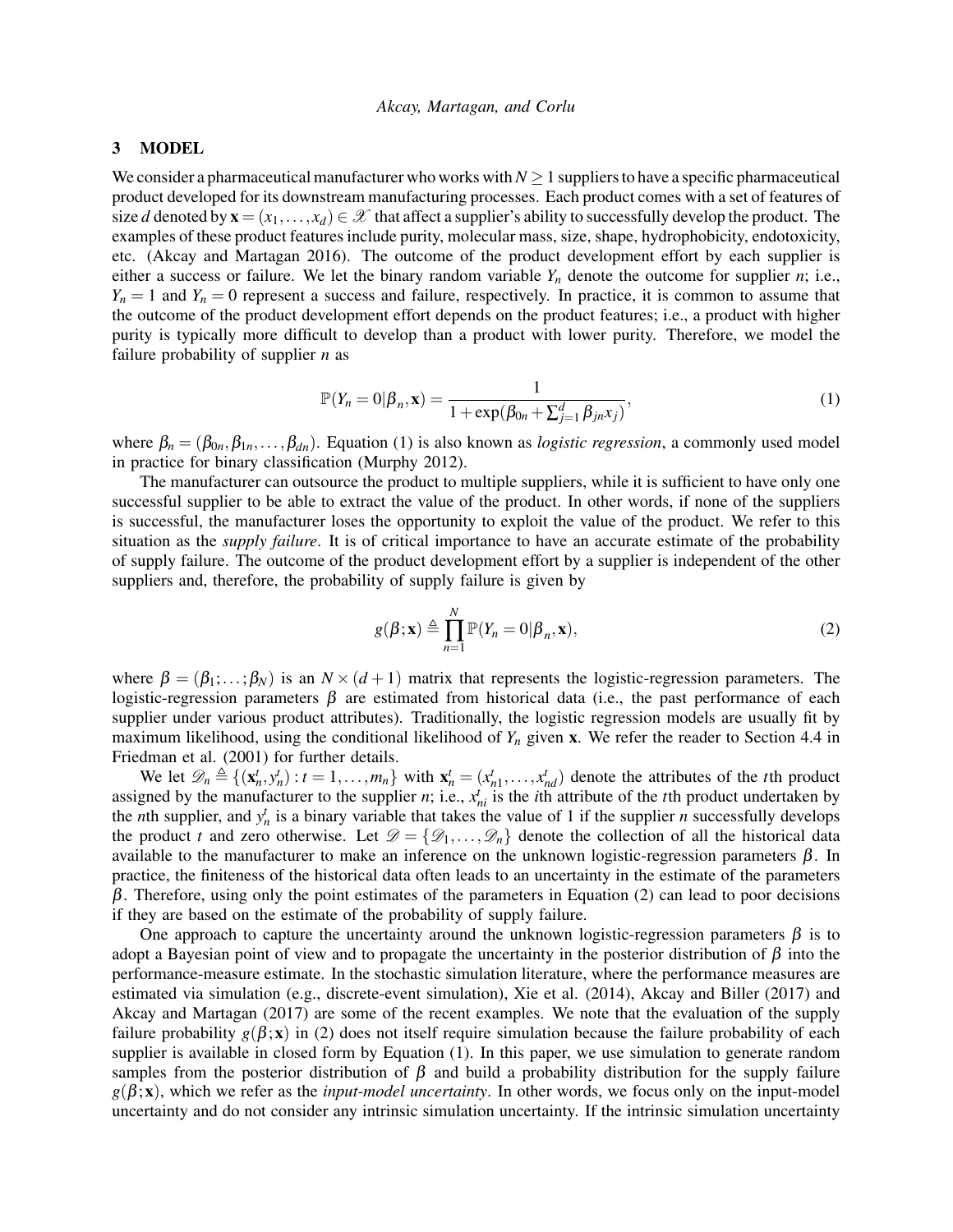was present (i.e., when the random samples of  $Y_n$  were used to estimate the failure probability in Equation 1), then a nested Monte Carlo simulation approach is needed to quantify the role of input-model uncertainty and the intrinsic simulation uncertainty on estimating the mean simulation response.

In order to obtain the posterior distribution of the logistic-regression parameters  $\beta_n$  associated with the *n*th supplier having the historical data  $\mathcal{D}_n$ , we first pick a prior  $\pi_0(\beta_n)$  that represents the initial belief of the manufacturer about  $\beta_n$ . Since the likelihood of the data  $\mathcal{D}_n$  is given by

$$
\prod_{t=1}^{m_n} \mathbb{P}(Y_n^t = 1 | \boldsymbol{\beta}_n, \mathbf{x}_n^t)^{y_n^t} \mathbb{P}(Y_n^t = 0 | \boldsymbol{\beta}_n, \mathbf{x}_n^t)^{1 - y_n^t},
$$

by Bayesian updating, we obtain the posterior distribution of β*<sup>n</sup>* as

$$
\pi(\beta_n|\mathscr{D}_n) \propto \pi_0(\beta_n) \prod_{t=1}^{m_n} \left( \frac{\exp\left(\beta_{0n} + \sum_{j=1}^d \beta_{jn} x_{ni}^t\right)}{1 + \exp\left(\beta_{0n} + \sum_{j=1}^d \beta_{jn} x_{ni}^t\right)} \right)^{y_n^t} \left( \frac{1}{1 + \exp\left(\beta_{0n} + \sum_{j=1}^d \beta_{jn} x_{ni}^t\right)} \right)^{1 - y_n^t}, \quad (3)
$$

where the notation  $\infty$  denotes equivalence up to a normalization constant. It is well known that the normalization constant for the posterior in this model is analytically intractable (Murphy 2012). Furthermore, unlike the linear regression, there is no convenient conjugate prior for  $\beta_n$  in the logistic regression. Therefore, we use a Markov Chain Monte Carlo (MCMC) approach to approximate the posterior distribution  $\pi(\beta_n|\mathcal{D}_n)$ via sampling random realizations from this distribution (Section 4).

# 4 QUANTIFYING THE INPUT UNCERTAINTY IN THE SUPPLY FAILURE PROBABILITY

In this section, we address how the uncertainties around the logistic-regression parameters  $\beta = (\beta_1, \dots, \beta_N)$ translate into the assessment of the probability of supply failure  $g(\beta; x)$ . Since we take a Bayesian approach,  $\beta_n$  is treated as a vector of random variables whose distribution represents the current belief on the likely values of  $\beta_n$  for the *n*th supplier. The MCMC approach allows us for generating random samples from this posterior distribution even though we cannot compute this posterior distribution analytically (Section 4.1). We then use these random samples to quantify the input-model uncertainty in the supply failure probability (Section 4.2).

#### 4.1 Posterior Distribution of the Logistic-Regression Parameters

In Figure 2, we present how a random sample from the posterior distribution of the logistic-regression parameters  $\beta_n$  is generated. The idea behind the MCMC approach is to generate a sequence of realizations of  $\beta_n$  such that the stationary distribution of this sequence is the posterior distribution  $\pi(\beta_n|\mathcal{D}_n)$ ; we refer the reader to Andrieu et al. (2003) for a survey on the MCMC algorithms. Following Akcay and Martagan (2016), we adapt the slice sampling algorithm in Neal (2003), which only requires the unnormalized posterior in (3) without specifying a proposal or marginal distribution. The intuition behind slice sampling is based on the observation that to sample a random variable one can sample uniformly from the region (or more specifically, a hyperrectangle slice) under the graph of its density function.

The width parameters in the algorithm presented in Figure 2 represent the length of the interval around the current sample. The algorithm begins with this interval and searches for an appropriate region containing the points of posterior density that evaluate to a large enough value. We refer the reader to Neal (2003) for the details on how to select the width parameters. In our implementation of the algorithm in Figure 2, we choose the initial point  $\beta_n^0$  and the width parameters randomly from a specified region (see Section 5).

It is also critical to verify that the Markov Chain  $\{\beta_n^s : s = 0, 1, ...\}$  converges to its stationary distribution. We observe in the marginal trace plots that the stationarity is always achieved for the values of *s* greater than 1000. Thus, we assume that the length of the burn-in period is 1000; i.e., the samples during the burn-in period are discarded. To reduce the serial autocorrelation in the samples, we set the thinning parameter equal to 10; i.e., we collect the samples at every 10 iterations of the algorithm in Figure 2.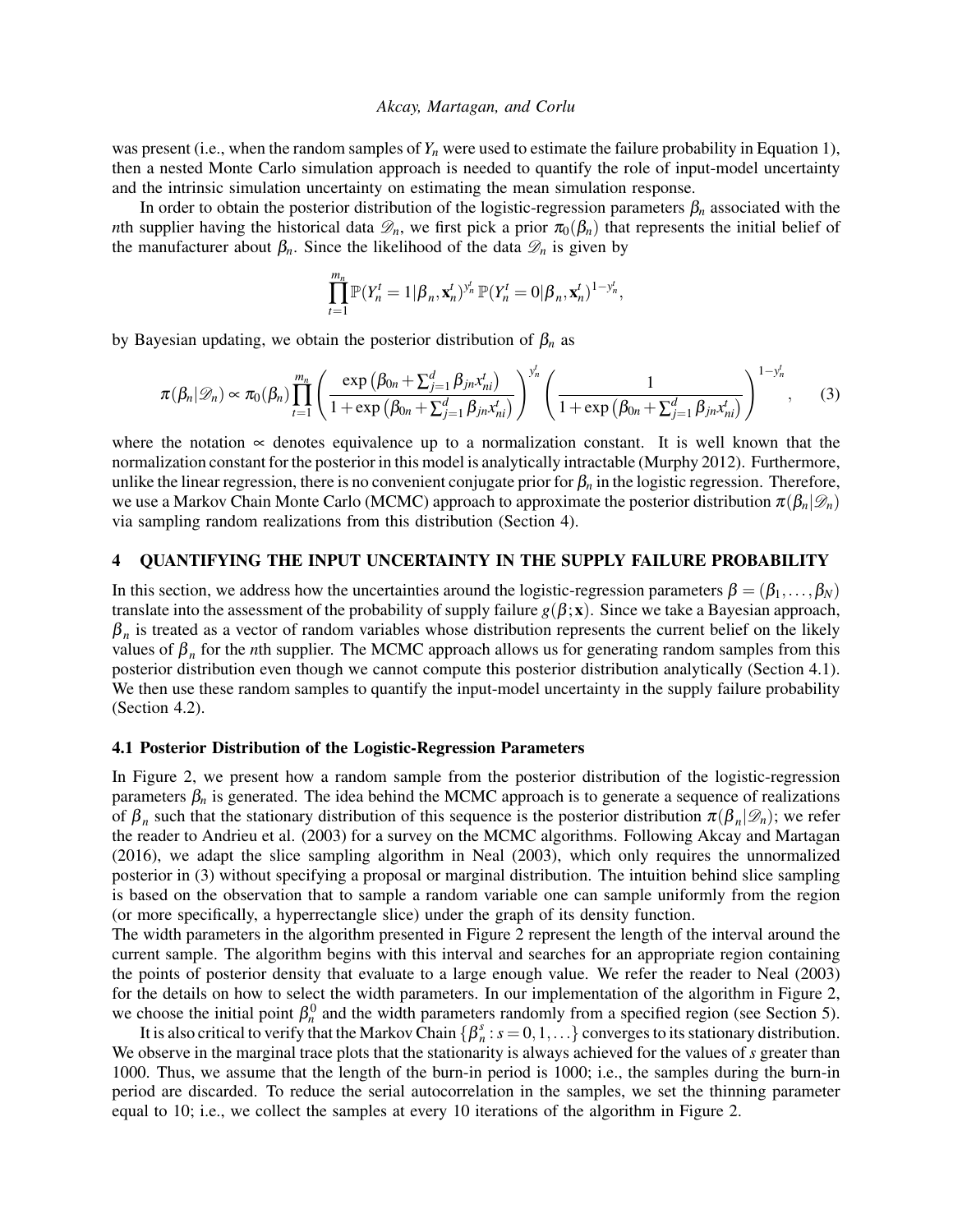- 1: **Inputs:** (i) Unnormalized posterior density in Equation (3); let  $\hat{\pi}(\beta)$  denote this density. (ii) The current point of  $\beta_n$  denoted by  $\beta_n^s = (\beta_{0n}^s, \beta_{1n}^s, \dots, \beta_{dn}^s)$ . (iii) The width parameters  $\mathbf{w} = (w_0, w_1, \dots, w_d)$ .
- 2: **Output:** The new point  $\beta_n^{s+1} = (\beta_{0n}^{s+1}, \beta_{1n}^{s+1}, \dots, \beta_{dn}^{s+1}).$
- 3: **Step 1:** Generate a random variate  $u \sim \text{Uniform}(0, \hat{\pi}(\beta_n^s))$ .
- 4: **Step 2:** Randomly position the hyperrectangle  $H = (L_0, R_0) \times (L_1, R_1) \times \ldots \times (L_d, R_d)$ :

5:  $U_i \leftarrow \text{Uniform } (0,1); L_i \leftarrow \beta_{in}^s - w_i U_i; \text{ and } R_i \leftarrow L_i + w_i \text{ for } i = 0, \ldots, d.$ 

6: Step 3: Sample from *H* and change its size when a new sample is rejected:

```
7: Repeat:
```

```
8: U_i \leftarrow \text{Uniform } (0,1); and \beta_{in}^{s+1} \leftarrow L_i + U_i(R_i - L_i) \text{ for } i = 0, ..., d.
```

```
9: if u < \hat{\pi}(\beta_n^{s+1}) then Exit loop
```

```
10: end if
```
11: **for**  $i = 0$  to  $d$  **do** 

```
12: if \beta_{in}^{s+1} < \beta_{in}^s then L_i \leftarrow \beta_{in}^{s+1}<br>13: else R_i \leftarrow \beta_{in}^{s+1}
```
- 
- 14: end if

```
15: end for
```
Figure 2: Sampling from the posterior distribution of the logistic-regression parameters β*n*.

## 4.2 Quantification of the Input-Model Uncertainty

We quantify the uncertainty in the supply failure probability  $g(\beta; x)$  by propagating the uncertainty in the logistic-regression parameters  $\beta$  into  $g(\beta; x)$ . This induces a complete probability distribution for  $g(\beta; x)$ ; we capture this distribution through a Bayesian credible interval (Xie et al. 2014). More specifically, we construct a  $(1-\alpha)100\%$  credible interval  $[q_L, q_U]$  for  $g(\beta; \mathbf{x})$  such that the *probability content*, which is defined as  $\mathbb{P}(g(\beta;\mathbf{x}) \leq q_U|\mathcal{D}) - \mathbb{P}(g(\beta;\mathbf{x}) \leq q_L|\mathcal{D})$ , is equal to  $1 - \alpha$ . We notice that there is not a unique credible interval meeting this requirement. Therefore, we focus on two-sided and equaltail probability  $(1 - \alpha)100\%$  credible intervals in the remainder of the paper. More specifically, we let  $q_L \triangleq q_{\alpha/2} = \min\{q : \mathbb{P}(g(\beta; \mathbf{x}) \leq q) \geq \alpha/2\}$  and  $q_U \triangleq q_{1-\alpha/2} = \min\{q : \mathbb{P}(g(\beta; \mathbf{x}) \leq q) \geq 1-\alpha/2\}$ . As we cannot directly evaluate the posterior distribution of  $g(\beta; x)$ , we obtain a Monte-Carlo estimate of this credible interval as outlined in Figure 3.

- 1: **Inputs:** Risk level  $\alpha$ ; confidence level on the estimated values of  $q_L$  and  $q_U$ ; the feature vector of the current product x; the number of samples *R* to generate to form the distribution of  $g(\beta; x)$ .
- 2: **Output:** The credible interval  $[q_L, q_U]$ .
- 3: for  $r = 1$  to  $R$  do
- 4: Generate the *r*th sample  $\beta_n^r$  from the posterior distribution of  $\beta_n^r$  for supplier  $n \in \{1, ..., N\}$ .
- 5:  $\tau_r \leftarrow g(\beta^r; \mathbf{x})$  where  $\beta^r = (\beta_1^r, \dots, \beta_N^r)$ .
- 6: end for
- 7: Estimate the density of *g*( $\beta$ ; x); let  $\hat{f}(\cdot)$  denote this density.
- 8: Let  $\omega$  denote  $\sqrt{\alpha(1-\alpha)}/\sqrt{R}\hat{f}(\tau_{(\lceil R\alpha/2\rceil)})$  where  $\tau_{(r)}$  denotes the *r*th smallest value in the set  $\{\tau_r : r =$ 1,2,...,*R*}.
- 9:  $q_L \leftarrow \tau_{(\lceil R\alpha/2 \rceil)} z_{\frac{\gamma}{2}}\omega$  and  $q_U \leftarrow \tau_{(\lceil R(1-\alpha/2) \rceil)} + z_{1-\frac{\gamma}{2}}\omega$  where  $z_{\alpha/2} = \Phi^{-1}(\alpha/2)$  and  $\Phi(\cdot)$  is the cdf of a standard normal random variable.

Figure 3: Estimation of the credible interval for the supply failure probability.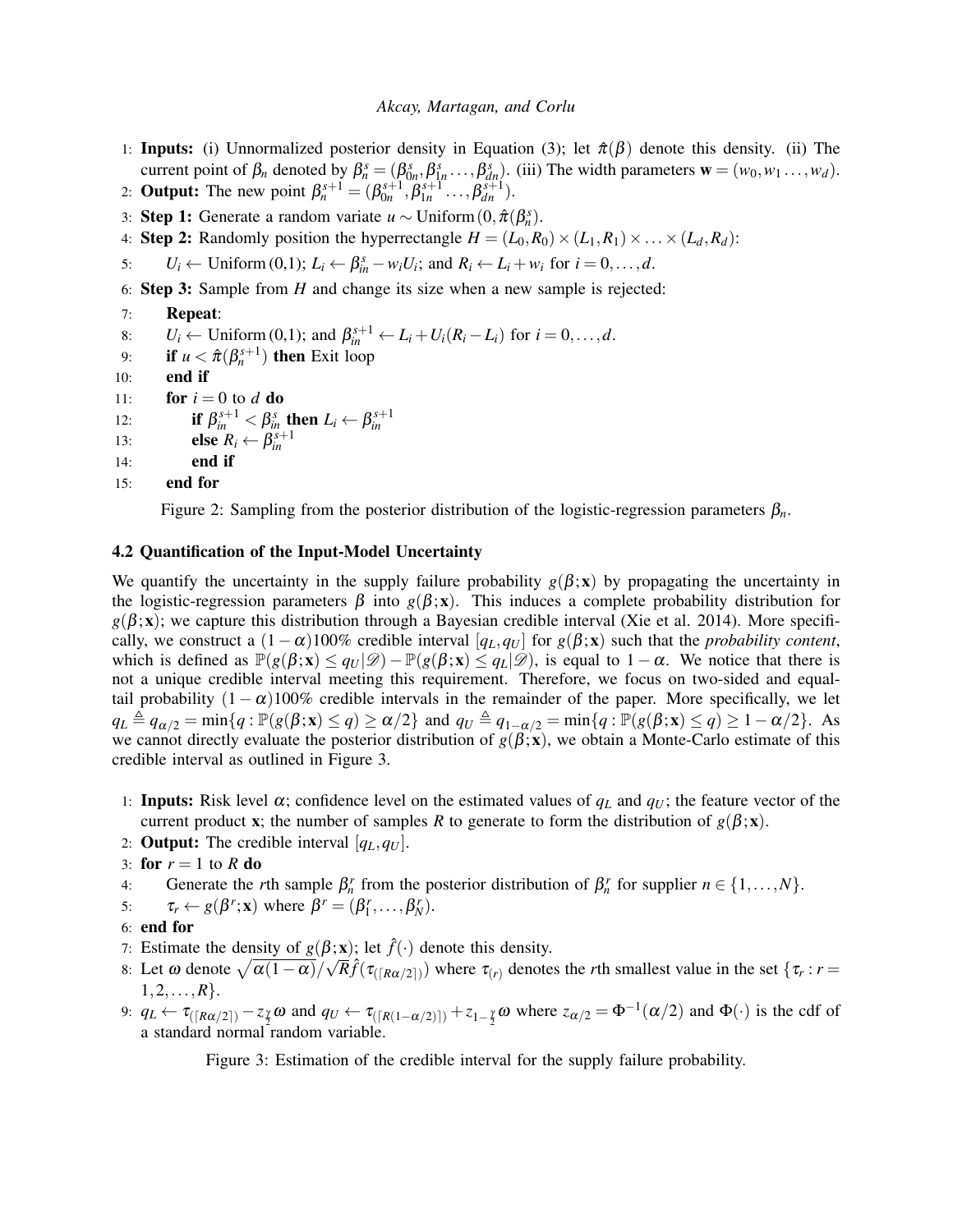In Figure 3, the risk level  $\alpha$  represents the sensitiveness to the input-model uncertainty in the assessment of the supply failure probability. For instance, if  $\alpha = 0.05$ , the risk assessment becomes more conservative as the length of the credible interval (i.e., the likely values of the true supply failure probability) increases. On the other hand, if  $\alpha = 0.5$ , the risk assessment becomes less conservative as the length of the credible interval decreases (i.e., less importance is given to the tails of the probability distribution of  $g(\beta; x)$ ). Steps 7 – 9 in Figure 3 follow from the asymptotic normality of the estimator of the *q*th quantile of *g*(β;x); i.e., if  $\hat{v}_q^R$  is the  $(\bar{R}q)$ th largest observation of *R* independent samples from  $g(\beta; x)$  and  $\hat{P}(g(\beta; x) \le v_q) = q$ , then  $\frac{V}{q}$  $R(\hat{v}_q^R - v_q)$  converges in distribution to  $(\sqrt{\alpha(1-\alpha)}/f(v_q))Z$  as  $R \to \infty$  where *Z* represents a standard normal random variable and  $f(\cdot)$  is the density of  $g(\beta; x)$  (Hong et al. 2014). A standard method to approximate  $f(\cdot)$  is to use the kernel density estimation (Wasserman 2006).

It is of practical importance to know how the input-model uncertainty is affected from the characteristics of the products in the historical data. To capture the similarity of the current product and the old products, we define *resemblance* as  $||\mathbf{x} - \bar{x}_n||$  where  $||\cdot||$  is the Euclidian norm,  $\bar{\mathbf{x}}_n = (\bar{x}_{n1},...,\bar{x}_{nd})$  and  $\bar{x}_{nd} = \sum_{t=1}^{m_n} x_{ni}^t/m_n$ . We choose the Euclidian norm as it gives the intuitive notion of the length of the vector  $\mathbf{x}-\overline{x}_n$ . Another important characteristic of the historical product data is the dispersion of the product features; i.e., the extent of the variety of the product features developed by the supplier. To capture this characteristic, we define *dispersion* as  $\sum_{i=1}^{d} w_i s_i$  where  $s_i = \sqrt{\sum_{t=1}^{m_n} (x_{ni}^i - \bar{x}_{ni})^2 / (m_n - 1)}$  is the standard deviation of the *i*th feature of the products developed by the *n*th supplier and  $w_i$  is the user-specified weight factor to capture the relative importance of the *i*th feature. Notice that other representations of the notions of resemblance and dispersion are possible. We leave it as a future research to investigate such possible representations and their impact on the input-model uncertainty in the assessment of the supply failure probability.

## 5 NUMERICAL RESULTS

In our numerical experiments, we let  $N = 1$  and  $d = 1$ . The feature variable is assumed to take continuous values in the domain (-1,1). We divide the feature domain by  $\Delta \in \{2^i : i = 0, 1, 2, ..., 8\}$  and randomly generate the feature of the *m* historical products from one of the ∆ slots. Having ∆ too small (large) assures that the feature variable of the historical products are generated from a larger (smaller) interval, implying that the dispersion of the feature variable of the historical products are high (low). We generate the feature variable of the current product uniformly from its domain and calculate the resemblance of the current product feature to the features of the products in the historical data. In total, we generate 50,000 random instances and, in each instance, the true values of the logistic-regression parameters are generated from a uniform distribution between -2 and 2. The prior information on the distribution of each parameter is assumed to be normal with mean 0 and standard deviation  $\sigma_0$ .

Figure 4 presents how the credible interval (CrI) width (i.e.,  $q_U - q_L$ ) changes as a function of the resemblance and dispersion values generated at these instances. We fit a third-order polynomial surface to better reflect the impact of resemblance and dispersion on the CrI width. Figure 4 shows that (i) the inputmodel uncertainty (i.e., measured by the CrI width) becomes smaller as the current product characteristic gets closer to the characteristics of the historical product and (ii) for a large number of historical products, the input-model uncertainty becomes larger as the dispersion decreases at low resemblance (i.e., when it is closer to -1 or 1). On the other hand, the input-model uncertainty does not necessarily increase as the dispersion decreases at low resemblance when the number of historical products is small. This observation provides an answer to our first research question listed in Section 1 on whether and when the quantification of input uncertainty is necessary. Essentially, Figure 4 shows that input uncertainty is especially a relevant problem in the estimation of the supply-failure probability when the product features of the current product deviate considerably from the features of the products in the historical data and an attribute varies a lot from one product to another in the historical data.

Figure 4 only considers the CrI width as the measure of input-model uncertainty. In Tables 1 and 2, we further report the probability content (PC) as a measure of validity in the input-model uncertainty quantification. To be specific, in principle, as the number of historical data increases, PC must converge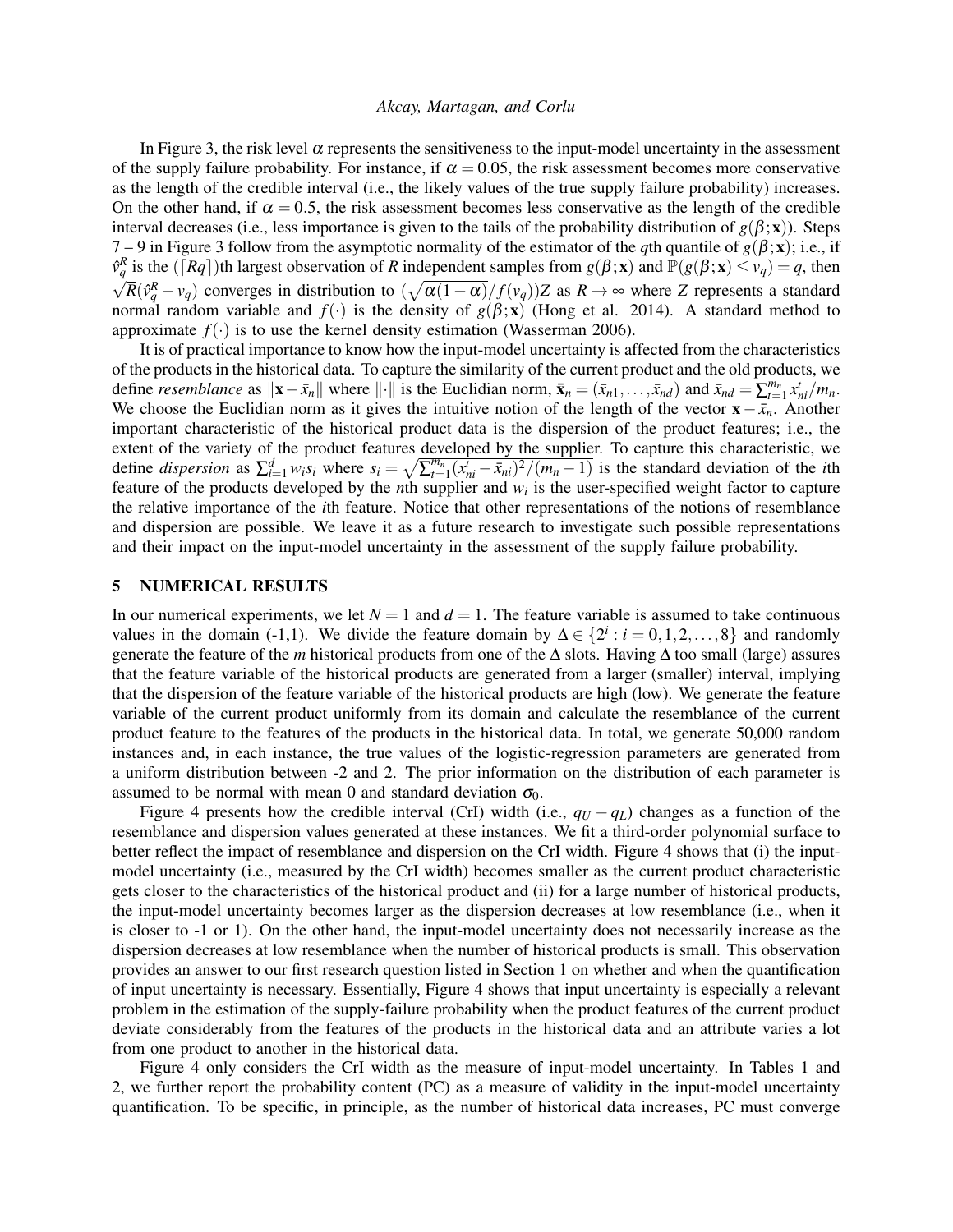(a)  $m = 10$  (b)  $m = 40$ 

(c) 
$$
m = 80
$$
 (d)  $m = 160$ 

Figure 4: 
$$
\sigma_0 = 1
$$
 and  $\alpha = 0.1$ .

to  $1-\alpha$ . A higher (lower) PC is an indication that the CrI width is larger (smaller) than it is supposed to be. In Tables 1 and 2, we investigate how the deviation from  $1-\alpha$  is affected by the dispersion and resemblance values. For ease in presentation, we group the dispersion values in the 50,000 instances into low, medium, and high, captured by DI, DII, and DIII, respectively. More specifically, DI corresponds to the instances with  $\Delta \in \{1,2,4\}$ , DII corresponds to the instances with  $\Delta \in \{8,16,32\}$ , and DIII corresponds to the instances with  $\Delta \in \{64, 128, 256\}$ . We group the resemblance values in the 50,000 instance into three groups as well: RI represents the instances where the resemblance is less than the 20% quantile of all the resemblance values, RII represents the instances where the resemblance is within the 40%–60% quantile of all the resemblance values, and, finally, RIII represents the instances where the resemblance is greater than the 80% quantile of all the resemblance values.

Table 1 provides an answer to our second research question listed in Section 1 on how the historical product data characteristics affect the input-model uncertainty quantified in terms of Bayesian credible intervals. Specifically, Table 1 shows that, for a given value of *m*, the CrI width is much smaller for RII compared to RI and RIII while having a PC closer to 0.95. This means that if the current product is similar to the products in the historical data, the input-model uncertainty is lower. Table 1 also shows that, as *m* increases, the CrI width typically becomes much larger in DIII compared to DI. This indicates that as the feature variable of the historical product becomes less dispersed (i.e., the products developed by the supplier are more similar), the input-model uncertainty continues to be significant even for large values of *m*. On the other hand, if the products developed by the supplier become more dispersed, the input-model uncertainty decreases much faster with the increasing number of products.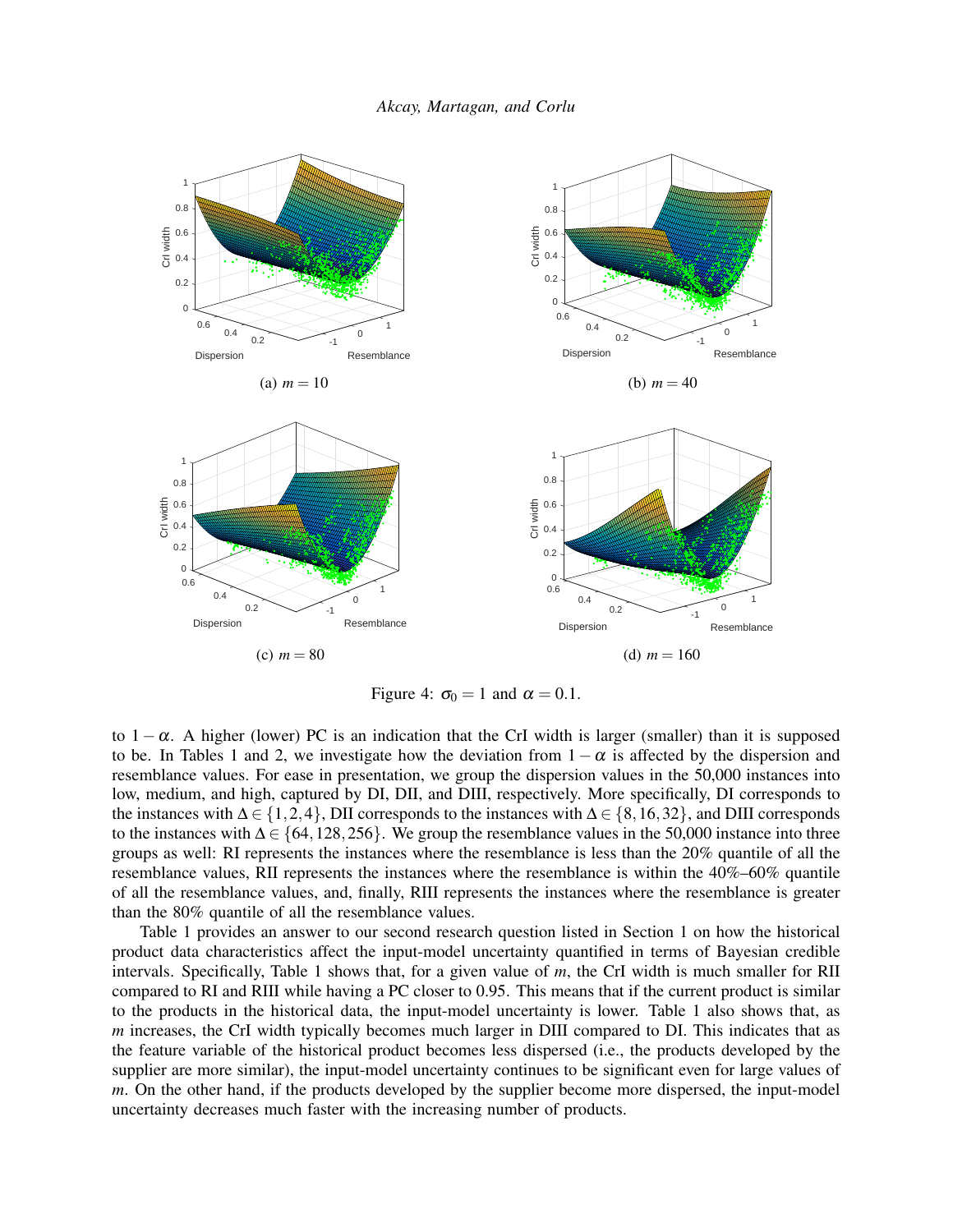Table 1: The effect of the number of historical products (*n*) on the credible interval (CrI) width and the probability content (PC) for  $\sigma_0 = 1$  and  $\alpha = 0.025$ .

| (a) $m = 10$ |           |       |                                                 |  |                                                                         |       |                   |  |
|--------------|-----------|-------|-------------------------------------------------|--|-------------------------------------------------------------------------|-------|-------------------|--|
|              |           |       | RI                                              |  | <b>RII</b>                                                              |       | <b>RIII</b>       |  |
|              | CrI width |       | $0.717 \pm 0.014 \pm 0.479 \pm 0.007 \pm 0.707$ |  |                                                                         |       | $\pm 0.012$       |  |
| DI           | PC        |       | $0.950 \pm 0.031$                               |  | $\begin{array}{cccc} 0.956 & \pm 0.026 & 0.932 & \pm 0.036 \end{array}$ |       |                   |  |
| DII          | CrI width |       | $0.741 \pm 0.010$                               |  | $0.453 \pm 0.009$                                                       |       | $0.748 \pm 0.012$ |  |
|              | PC.       | 0.979 | $\pm$ 0.019                                     |  | $0.995 \pm 0.010$                                                       |       | $0.956 \pm 0.027$ |  |
| <b>DIII</b>  | CrI width |       | $0.733 \pm 0.012$                               |  | $0.468 \pm 0.008$                                                       | 0.733 | $\pm 0.013$       |  |
|              | PC        | 0.904 | $\pm 0.038$                                     |  | $0.978 \pm 0.020$                                                       | 0.948 | $\pm$ 0.028       |  |

| (b) $m = 40$ |                                                                                                                                                           |       |             |  |                                                             |       |                   |  |  |
|--------------|-----------------------------------------------------------------------------------------------------------------------------------------------------------|-------|-------------|--|-------------------------------------------------------------|-------|-------------------|--|--|
|              |                                                                                                                                                           |       | <b>RI</b>   |  | <b>RII</b>                                                  |       | <b>RIII</b>       |  |  |
|              | CrI width $\begin{array}{ l} 0.615 \pm 0.020 \pm 0.272 \pm 0.006 \pm 0.568 \pm 0.022 \end{array}$                                                         |       |             |  |                                                             |       |                   |  |  |
| DI           | PC.                                                                                                                                                       |       |             |  | $0.873 \pm 0.046 \pm 0.952 \pm 0.027 \pm 0.978 \pm 0.021$   |       |                   |  |  |
|              | CrI width $\begin{array}{ l} 0.715 \pm 0.012 \end{array}$ $\begin{array}{ l} 0.275 \pm 0.007 \end{array}$ $\begin{array}{ l} 0.686 \pm 0.016 \end{array}$ |       |             |  |                                                             |       |                   |  |  |
| DII          | PC.                                                                                                                                                       |       |             |  | $0.938 \pm 0.027 \pm 0.971 \pm 0.023$                       |       | $0.947 \pm 0.027$ |  |  |
| DIII         | CrI width                                                                                                                                                 |       |             |  | $0.705 \pm 0.016 \pm 0.268 \pm 0.007 \pm 0.719 \pm 0.013$   |       |                   |  |  |
|              | PC.                                                                                                                                                       | 0.922 | $\pm$ 0.037 |  | $\begin{array}{ c} 0.946 \end{array} \pm 0.028 \end{array}$ | 0.929 | $\pm 0.031$       |  |  |

| (c) $m = 80$ |           |       |                                       |  |            |             |                                                      |  |  |
|--------------|-----------|-------|---------------------------------------|--|------------|-------------|------------------------------------------------------|--|--|
|              | <b>RI</b> |       |                                       |  | <b>RII</b> | <b>RIII</b> |                                                      |  |  |
|              | CrI width | 0.494 |                                       |  |            |             | $\pm$ 0.026   0.206 $\pm$ 0.005   0.562 $\pm$ 0.0225 |  |  |
| DI           | PC        | 0.897 | $\pm$ 0.044   0.930 $\pm$ 0.033       |  |            |             | $0.926 \pm 0.0361$                                   |  |  |
|              | CrI width |       | $0.689 \pm 0.015 \pm 0.208 \pm 0.005$ |  |            |             | $0.717 \pm 0.0144$                                   |  |  |
| DII          | PC.       | 0.935 | $\pm$ 0.029   0.974 $\pm$ 0.021       |  |            |             | $0.895 \pm 0.037$                                    |  |  |
| DIII         | CrI width | 0.684 | $\pm$ 0.018   0.199 $\pm$ 0.005       |  |            |             | $0.715 \pm 0.0146$                                   |  |  |
|              | PC        | 0.907 | $\pm$ 0.038   0.930 $\pm$ 0.033       |  |            |             | $0.922 \pm 0.0357$                                   |  |  |

(d)  $m = 160$ 

|      |  | RI. | RII | <b>RIII</b>                                                                                     |
|------|--|-----|-----|-------------------------------------------------------------------------------------------------|
|      |  |     |     | CrI width $\begin{array}{ l} 0.441 \pm 0.025 \end{array}$ 0.151 $\pm 0.003$ 0.458 $\pm 0.0231$  |
| DI   |  |     |     | PC $\begin{array}{ l} 0.928 \pm 0.033 \pm 0.991 \pm 0.013 \pm 0.924 \pm 0.0358 \end{array}$     |
|      |  |     |     | CrI width $\begin{array}{ l} 0.659 \pm 0.016 \end{array}$ 0.154 $\pm 0.005$ 0.699 $\pm 0.0164$  |
| DII  |  |     |     | PC $\begin{array}{ l} \n\end{array}$ 0.931 $\pm$ 0.034   0.946 $\pm$ 0.030   0.947 $\pm$ 0.0271 |
|      |  |     |     | CrI width $\vert 0.666 \pm 0.018 \vert 0.154 \pm 0.005 \vert 0.714 \pm 0.0146 \vert$            |
| DIII |  |     |     | PC $\begin{array}{ l} 0.940 \pm 0.031 \pm 0.996 \pm 0.008 \pm 0.920 \pm 0.0365 \end{array}$     |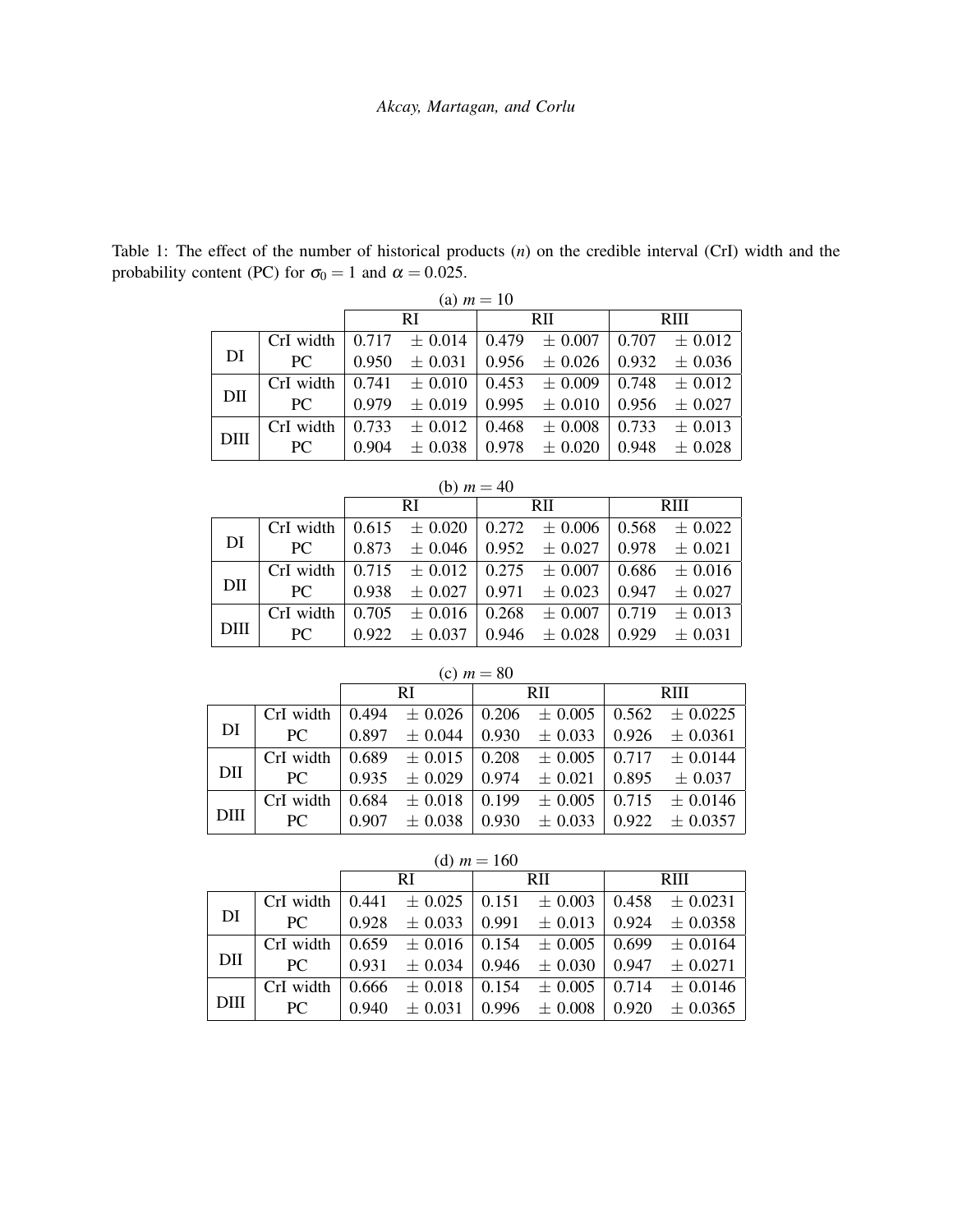Table 2: The effect of the risk level ( $\alpha$ ) on the credible interval (CrI) width and the probability content (PC) for  $\sigma_0 = 1$  and  $m = 10$ .

| $(14)$ $\mu = 0.03$ |                                                                                                                                                           |     |                                                                                                                                                       |            |  |             |  |  |  |
|---------------------|-----------------------------------------------------------------------------------------------------------------------------------------------------------|-----|-------------------------------------------------------------------------------------------------------------------------------------------------------|------------|--|-------------|--|--|--|
|                     |                                                                                                                                                           | RI. |                                                                                                                                                       | <b>RII</b> |  | <b>RIII</b> |  |  |  |
|                     | CrI width $\begin{array}{ l} 0.639 \pm 0.014 \end{array}$ $\begin{array}{ l} 0.409 \pm 0.006 \end{array}$ $\begin{array}{ l} 0.627 \pm 0.012 \end{array}$ |     |                                                                                                                                                       |            |  |             |  |  |  |
| DI                  | PC                                                                                                                                                        |     | $0.864 \pm 0.048 \pm 0.895 \pm 0.038 \pm 0.854 \pm 0.050$                                                                                             |            |  |             |  |  |  |
| DII                 | CrI width $\vert 0.664 \pm 0.011 \vert 0.387 \pm 0.008 \vert 0.672 \pm 0.012$                                                                             |     |                                                                                                                                                       |            |  |             |  |  |  |
|                     | PC –                                                                                                                                                      |     | $0.945 \pm 0.029 \pm 0.975 \pm 0.021 \pm 0.948 \pm 0.029$                                                                                             |            |  |             |  |  |  |
| DIII                | CrI width $\vert 0.658 \pm 0.012 \vert 0.401 \pm 0.008 \vert 0.656 \pm 0.013$                                                                             |     |                                                                                                                                                       |            |  |             |  |  |  |
|                     | PC.                                                                                                                                                       |     | $\begin{array}{ l} 0.862 \end{array}$ $\pm$ 0.044 $\begin{array}{ l} 0.914 \end{array}$ $\pm$ 0.037 $\begin{array}{ l} 0.873 \end{array}$ $\pm$ 0.041 |            |  |             |  |  |  |

(a)  $\alpha = 0.05$ 

| x |  | 0 |
|---|--|---|
|   |  |   |

|      |                                                                                                                                                           | <b>RI</b> |  | RII. |                                                                                                                                     | <b>RIII</b> |  |
|------|-----------------------------------------------------------------------------------------------------------------------------------------------------------|-----------|--|------|-------------------------------------------------------------------------------------------------------------------------------------|-------------|--|
|      | CrI width $\vert 0.530 \pm 0.014 \vert 0.325 \pm 0.005 \vert 0.520 \pm 0.012$                                                                             |           |  |      |                                                                                                                                     |             |  |
| DI   |                                                                                                                                                           |           |  |      | PC $\begin{array}{ l} \n\end{array}$ 0.798 $\pm$ 0.056   0.778 $\pm$ 0.052   0.724 $\pm$ 0.063                                      |             |  |
| DII  | CrI width $\begin{array}{ l} 0.554 \pm 0.011 \end{array}$ $\begin{array}{ l} 0.307 \pm 0.007 \end{array}$ $\begin{array}{ l} 0.562 \pm 0.012 \end{array}$ |           |  |      |                                                                                                                                     |             |  |
|      |                                                                                                                                                           |           |  |      | PC $\begin{array}{ l} 0.817 \pm 0.050 \pm 0.892 \pm 0.043 \pm 0.838 \pm 0.048 \end{array}$                                          |             |  |
| DIII | CrI width $\begin{array}{ l} 0.548 \pm 0.012 \end{array}$ = 0.320 $\pm$ 0.006   0.548 $\pm$ 0.013                                                         |           |  |      |                                                                                                                                     |             |  |
|      | PC —                                                                                                                                                      |           |  |      | $\begin{array}{ l}0.778\pm0.053\end{array}$ $\begin{array}{ l}0.833\pm0.049\end{array}$ $\begin{array}{ l}0.765\pm0.053\end{array}$ |             |  |

(c)  $\alpha = 0.25$ 

| $\sim$ , $\infty$ $ \sim$ . $\sim$ $\sim$ |                                                                                                                                                             |     |  |      |                                                                                            |             |  |  |  |
|-------------------------------------------|-------------------------------------------------------------------------------------------------------------------------------------------------------------|-----|--|------|--------------------------------------------------------------------------------------------|-------------|--|--|--|
|                                           |                                                                                                                                                             | RI. |  | RII. |                                                                                            | <b>RIII</b> |  |  |  |
| DI                                        | CrI width $\begin{array}{ l} 0.306 \end{array}$ $\pm 0.010 \begin{array}{ l} 0.180 \end{array}$ $\pm 0.003 \begin{array}{ l} 0.301 \end{array}$ $\pm 0.008$ |     |  |      |                                                                                            |             |  |  |  |
|                                           |                                                                                                                                                             |     |  |      | PC $\begin{array}{ l} 0.475 \pm 0.070 \pm 0.500 \pm 0.062 \pm 0.432 \pm 0.070 \end{array}$ |             |  |  |  |
| DII                                       | CrI width $\vert 0.324 \pm 0.008 \vert 0.168 \pm 0.004 \vert 0.330 \pm 0.009$                                                                               |     |  |      |                                                                                            |             |  |  |  |
|                                           | PC                                                                                                                                                          |     |  |      | $\begin{array}{ l}0.528\pm0.064\!0.483\pm0.069\,0.467\pm0.065\end{array}$                  |             |  |  |  |
| DIII                                      | CrI width $\begin{array}{ l} 0.322 \pm 0.009 \end{array}$ $\begin{array}{ l} 0.175 \pm 0.004 \end{array}$ $\begin{array}{ l} 0.323 \pm 0.009 \end{array}$   |     |  |      |                                                                                            |             |  |  |  |
|                                           |                                                                                                                                                             |     |  |      | PC $\begin{array}{ l} 0.460 \pm 0.063 \pm 0.550 \pm 0.066 \pm 0.406 \pm 0.061 \end{array}$ |             |  |  |  |

In Table 2, we investigate the effect of the risk level  $\alpha$  on the CrI width and the PC. Since the risk level  $1-\alpha$  can be interpreted as the sensitiveness to the input-model uncertainty, we observe that, as  $\alpha$ decreases, the CrI width increases in order to ensure that the true supply failure probability is included in the CrI. We note that the aforementioned effect of the resemblance on the input-model uncertainty continues to hold for the values of the risk level  $\alpha \in \{0.05, 0.1, 0.25\}.$ 

### 6 CONCLUSION

We consider a pharmaceutical supply chain where the manufacturer sources a customized product with unique attributes. Different from a classical random yield setting, the attributes of the products determine the likelihood of the successful development of the products by the suppliers. We model the supply failure probability as Bayesian logistic regression and use simulation to obtain the posterior distribution of the unknown parameters of this model. We define two characteristics of the historical products, namely, the dispersion and resemblance, and investigate their impact on the input-model uncertainty due to not knowing the true values of the logistic-regression parameters.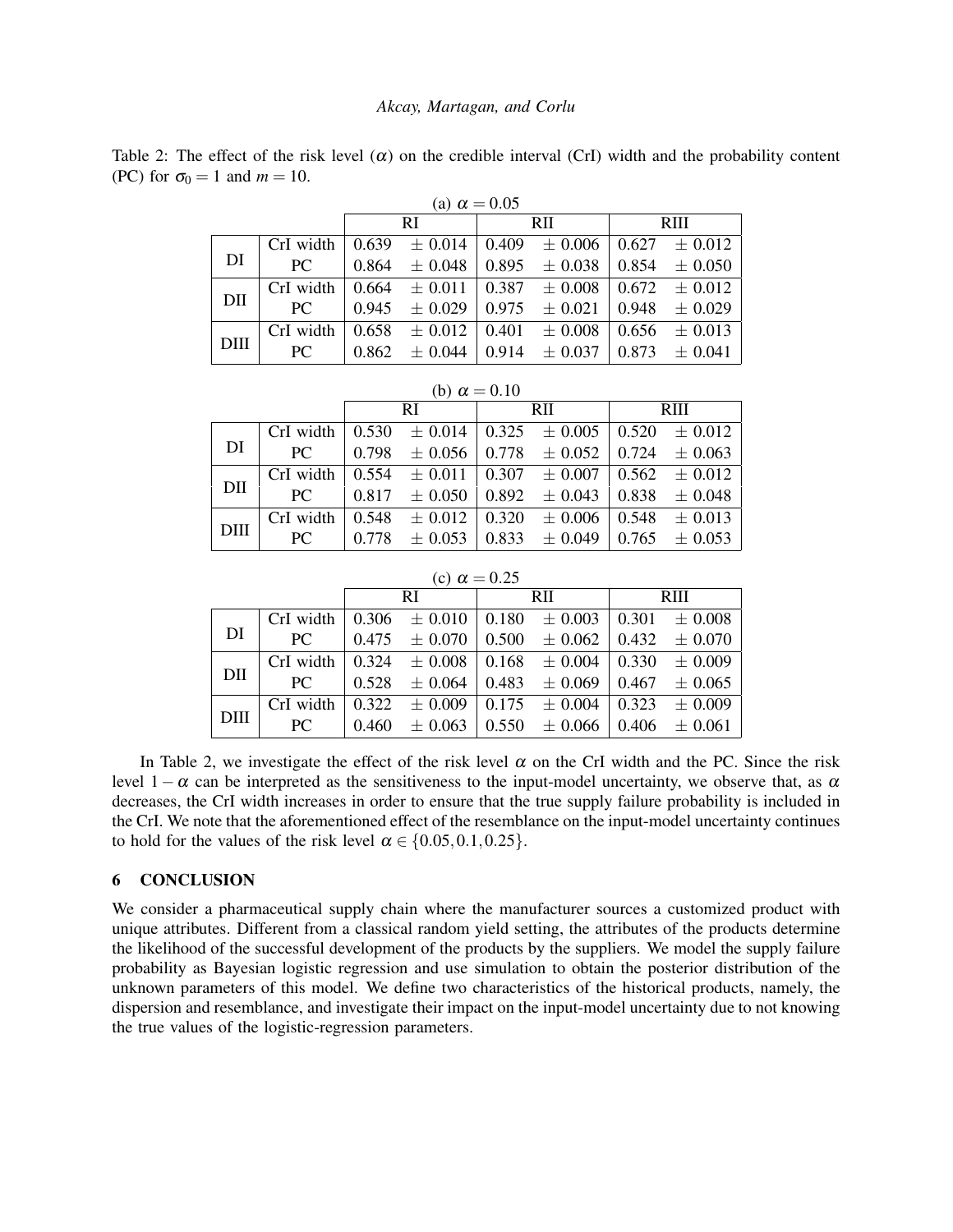### ACKNOWLEDGMENTS

The second author is grateful to the generous support of Marie Sklodowska-Curie Fellowship by the European Commission under the Horizon 2020 program, and the Innovational Research Incentives Scheme VENI grant by The Netherlands Organisation for Scientific Research (NWO).

## **REFERENCES**

- Akcay, A., and B. Biller. 2017. "Input Uncertainty in Stochastic Simulations in the Presence of Dependent Discrete Input Variables". *Journal of Simulation* https://doi.org/10.1057/s41273-017-0051-3.
- Akcay, A., and C. G. Corlu. 2017. "Simulation of Inventory Systems with Unknown Input Models: A Data-Driven Approach". *International Journal of Production Research* 55(19):5826–5840.
- Akcay, A., and T. Martagan. 2016. "Stochastic Simulation under Input Uncertainty for Contract-Manufacturer Selection in Pharmaceutical Industry". In *Proceedings of the 2016 Winter Simulation Conference*, edited by T. M. K. Roeder et al., 2292–2303. Piscataway, New Jersey: IEEE.
- Akcay, A., and T. Martagan. 2017. "Simulation-based Production Planning for Engineer-to-Order Systems with Random Yield". In *Proceedings of the 2017 Winter Simulation Conference*, edited by W. K. V. Chan et al., 3275–3286. Piscataway, New Jersey: IEEE.
- Andrieu, C., N. De Freitas, A. Doucet, and M. I. Jordan. 2003. "An Introduction to MCMC for Machine Learning". *Machine Learning* 50(1-2):5–43.
- Ankenman, B., and B. L. Nelson. 2012. "A Quick Assessment of Input Uncertainty". In *Proceedings of the 2012 Winter Simulation Conference*, edited by C. Laroque et al., 241–250. Piscataway, New Jersey: IEEE.
- Barton, R. 2012. "Tutorial: Input Uncertainty in Output Analysis". In *Proceedings of the 2012 Winter Simulation Conference*, edited by C. Laroque et al., 67–78. Piscataway, New Jersey: IEEE.
- Barton, R., B. Nelson, and W. Xie. 2014. "Quantifying Input Uncertainty via Simulation Confidence Intervals". *INFORMS Journal on Computing* 26(1):74–87.
- Berman, O., and J. A. Schnabel. 1986. "Mean-Variance Analysis and the Single-Period Inventory Problem". *International Journal of Systems Science* 17(8):1145–1151.
- Biller, B., and C. Corlu. 2011. "Accounting for Parameter Uncertainty in Large-Scale Stochastic Simulations with Correlated Inputs". *Operations Research* 59(3):661–673.
- Buzacott, J., H. Yan, and H. Zhang. 2011. "Risk Analysis of Commitment-Option Contracts with Forecast Updates". *IIE Transactions* 43(6):415–431.
- Chick, S. 2001. "Input Distribution Selection for Simulation Experiments: Accounting for Input Uncertainty". *Operations Research* 49(5):744–758.
- Choi, T.-M., and C.-H. Chiu. 2012. "Mean-Downside-Risk and Mean-Variance Newsvendor Models: Implications for Sustainable Fashion Retailing". *International Journal of Production Economics* 135(2):552– 560.
- Choi, T.-M., D. Li, and H. Yan. 2008. "Mean–Variance Analysis for the Newsvendor Problem". *IEEE Transactions on Systems, Man, and Cybernetics-Part A: Systems and Humans* 38(5):1169–1180.
- Friedman, J., T. Hastie, and R. Tibshirani. 2001. *The Elements of Statistical Learning*, Volume 1. New York: Springer.
- Giri, B. 2011. "Managing Inventory with Two Suppliers Under Yield Uncertainty and Risk Aversion". *International Journal of Production Economics* 133(1):80–85.
- Hong, L. J., Z. Hu, and G. Liu. 2014. "Monte Carlo Methods for Value-at-Risk and Conditional Value-at-Risk: A Review". *ACM Transactions on Modeling and Computer Simulation (TOMACS)* 24(4):22.
- Lau, H.-S. 1980. "The Newsboy Problem Under Alternative Optimization Objectives". *Journal of the Operational Research Society* 31(6):525–535.
- Martagan, T., A. Krishnamurthy, P. A. Leland, and C. T. Maravelias. 2017. "Performance Guarantees and Optimal Purification Decisions for Engineered Proteins". *Operations Research* 66(1):18–41.